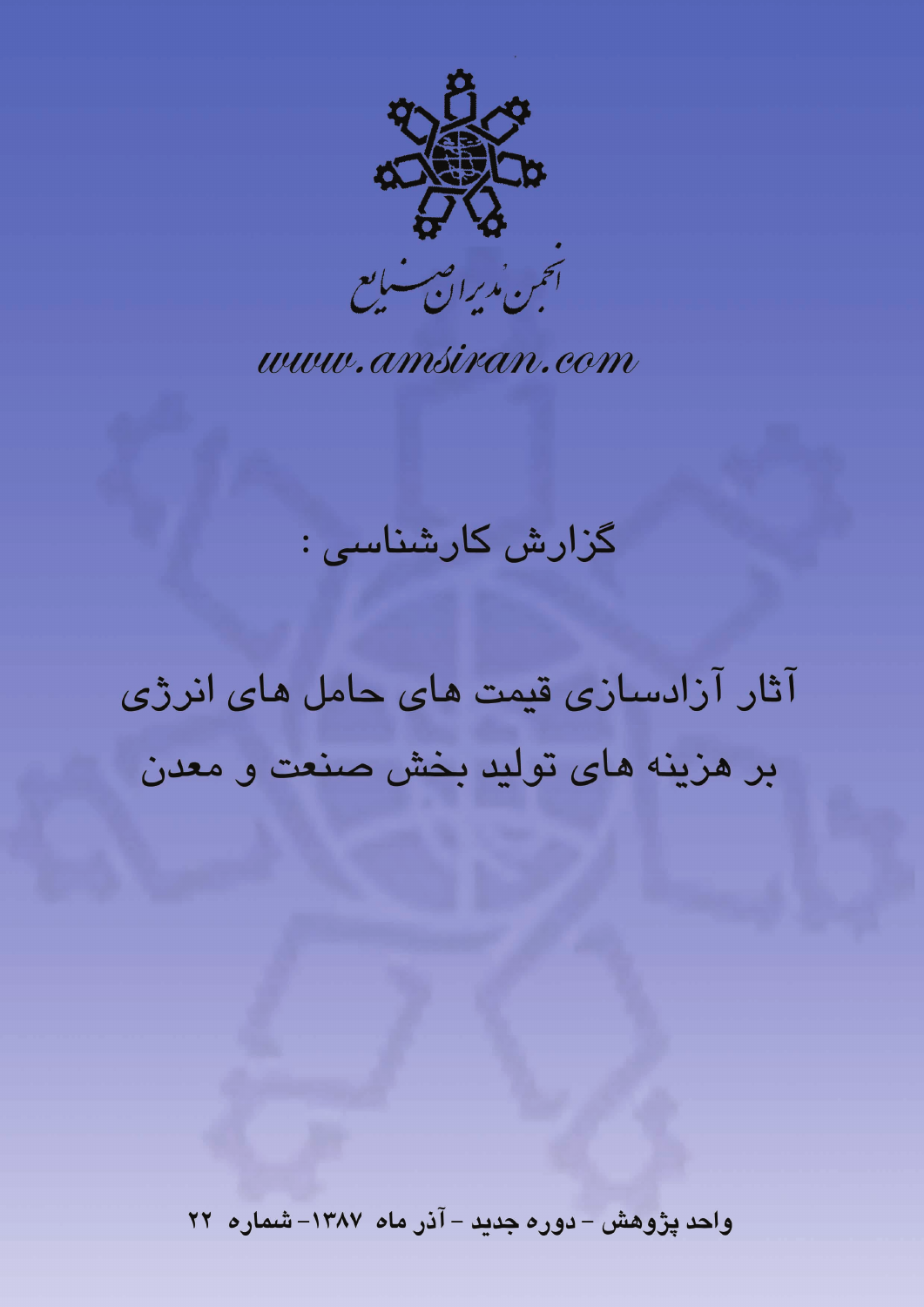## آثار آزادسازی قیمتهای حاملهای انرژی

### بر هزینههای تولید بخش صنعتومعدن

|                                                                | فهرست مطالب |
|----------------------------------------------------------------|-------------|
|                                                                |             |
|                                                                |             |
| ۲. محاسبه اثرات افزایش قیمت حاملهای انرژی تحت گزینههای مختلف . |             |
|                                                                |             |
|                                                                |             |
|                                                                |             |
|                                                                |             |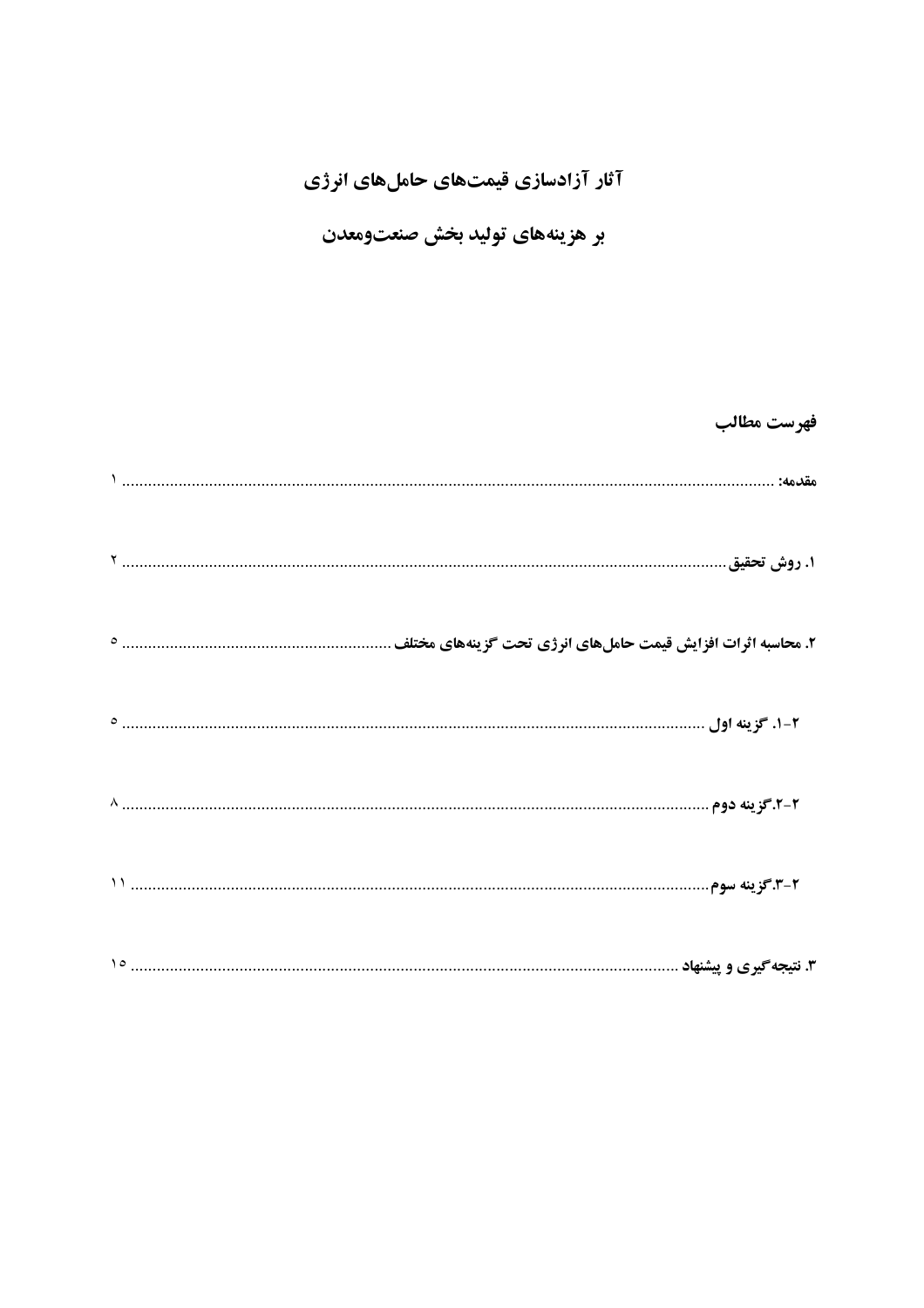یکی از مهمترین محورهای طرح تحولات اقتصادی، طرح هدفمند کردن یارانهها است که به واسطه اثرات گسترده آن مـورد توجه بسیاری قرار گرفته است. این طرح اگرچه ریشه در برنامـه هـای سـوم و چهـارم توسـعه کشـور دارد امـا تـاکنون اقـدام اجرایی مناسبی برای آن صورت نیذیرفته است. اما پارانه چیست؟

یارانه عبارتست از یرداخت مستقیم یا غیرمستیم دولتبی، امتیـاز اقتصـادی یـا اعطـای مزایـای خاصـبی کـه بـه موسسـات خصوصی، خانوارها و دیگر واحدهای دولتی جهت نیل به اهداف مورد نظر دولت صـورت مـ,یـذیرد.<sup>\</sup>کمـک مـالـ<sub>ی،</sub> دولت به تولیدکنندگان و توزیع کنندگان در یک صنعت به منظور جلوگیری از رکود آن صنعت، به دلیل استراتژیک بودن آن یا مسایلی مانند جلوگیری از افزایش قیمت محصولات و تشویق آن صنعت بـه سـرمایهگذار ی و اشـتغال بیشتر.<sup>۲</sup> یارانه به هرگونه پرداخت انتقالی که به منظور حمایت از اقشار کم درآمد و بهبود توزیع درآمد از محل خزانـه دولت صورت گرفته و قابل واریز به خزانه بوده و یا به صورت نقدی یا کالایی به خانوارهـا و تولیدکننـدگان کـالا و خدمات تعلق می گیرد، اطلاق می گردد. ٌ در فرهنگ آکسفورد یارانه ایـن گونـه تعریـف مـیشـود: یارانـه عبـارت اسـت از مجموع یولم , که دولت به عنوان کمک به یک صنعت یا فعالیت اقتصادی می دهد تا قیمت کـالا یـا محصـول را پـائین نگـه دارد. اما یکی از تعاریف یارانه که محدوده آن را نسبت به تعاریف قبلی وسیع تر نمـوده اسـت متعلـق بـه حسـابـهـای ملـی (SNA) و آمار مالی دولت (GFS) است. در این حسابها یارانه این گونه تعریف می شود: یارانهها پرداختهای بلاعوض جاری هستند که دولتها براساس فعالیتهای تولیدی و یا میـزان و یـا ارزش تولیـد، فـروش و یـا واردات بنگـاههـا بـه آنهـا

<sup>&</sup>lt;sup>'</sup>. وزارت بازرگانی ″ هدفمند نمودن یارانهها و پرداخت آنها به شکل مستقیم ″، موسسه مطالعات و پژوهشهای بازرگانی، ۱۳۸۰.

<sup>`.</sup> تودارو مايکل، فرهنگ واژهها و اصطلاحات توسعه اقتصادي، ترجمه غلامعلمي فرجادي، چاپ اول ١٣٦٨.

<sup>&</sup>lt;sup>۳</sup>. سازمان مدیریت و برنامهریزی کشور، ″ نظام هدفمند پارانهها″ (۱۳۸۰).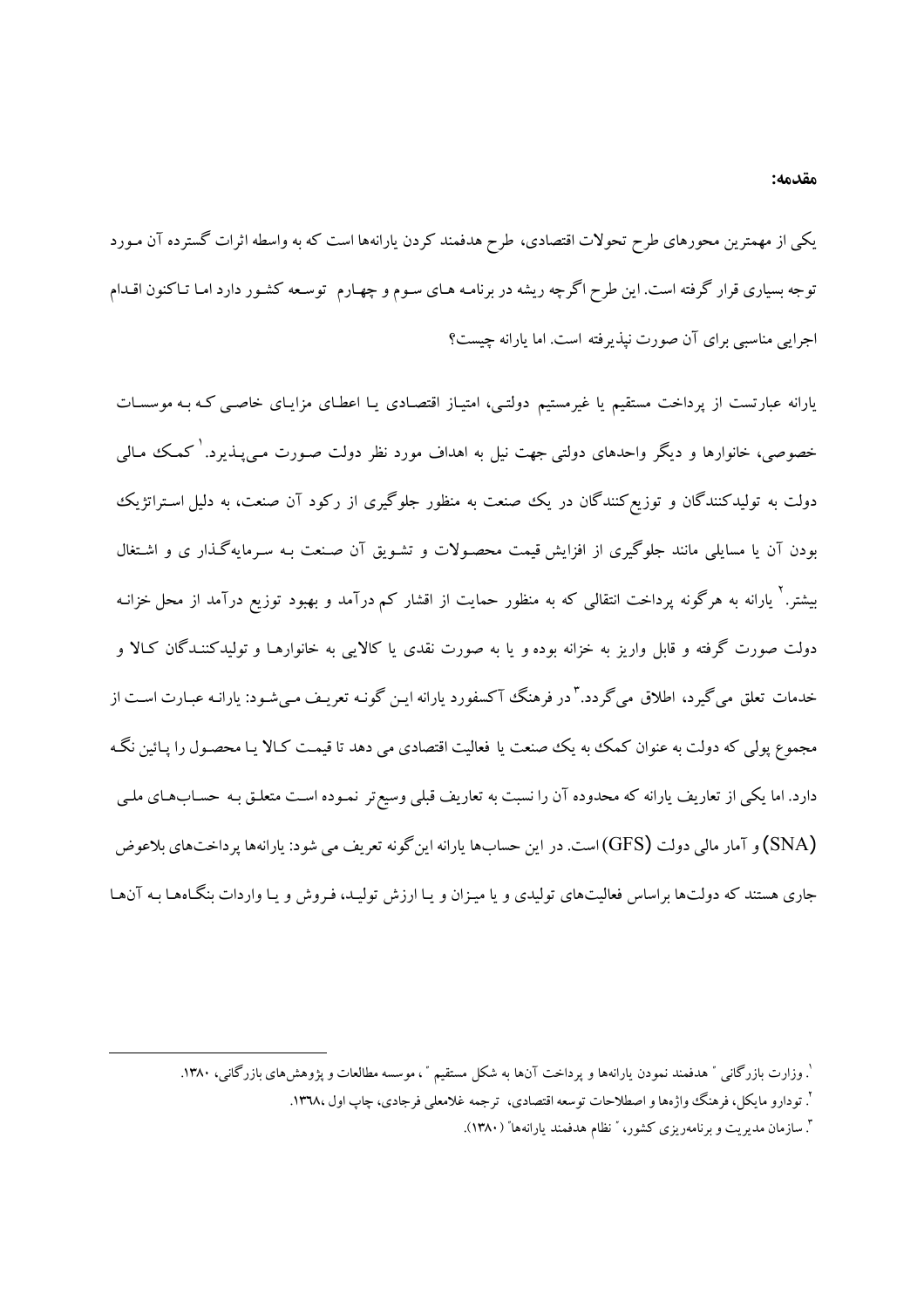میپردازند. پرداختهای انتقالی به شرکتهای عمومی و سایر بنگاهها با هـدف جبـران زیـانهـای عملیـاتی جـزو ایـن دسـته است.'

بررسی تعریف یارانه در فرهنگ&ای مختلف و از سوی سازمانهای مختلف نشان میدهد که یارانه تعریف واحـد و یکسـانی ندارد. اما درخصوص اطلاق یارانه به حاملهای انرژی بدیهی است که در تعاریف مختلف برداشتها متفـاوت خواهـد بـود. در مجموع پارانههای انرژی در سال های اخیر به عنوان یک پارانه پنهان کلیه آثار منفی پارانه بر اقتصاد کشورمان را به همراه داشته است. این یارانهها با تعریف قیمتها از یک سو مانع تخصیص بهینه منابع شده و موجب عـدم کـارایی بـازار شـده و از طرف دیگر موجبات افزایش هزینه های اجتماعی و عدم تعادل در بودجه دولت میشود.بنـابراین اصـلاح قیمـت حامـل۱هـای انرژی در سال@ای اخیر از اولویتها و دغدغههای دولتها بوده است.اعلام اخیر دولت در هدفمند کردن یارانهها نیز اقـدامی در همین راستا است که البته تبعات و عوارض مهمی را نیز در پی دارد.

در تحقیق حاضر به بررسی اصلاح قیمت حامل های انرژی بر اقتصاد و بخش صنعت کشور در قالب اعداد و ارقام پرداختـه و تصویری عینی از تغییر و تحولات آن ارایه می دهیم.

1. روش تحقيق

مهمترین جاذبه الگوی دادهـ ستانده، ارائه تصویرمبسوطی از ساختار اقتصاد در یک برهه از زمان و گستردگی و تنوع فعالیتهای اقتصادی است. گستردگی و تنوع آمار و اطلاعات استفادهشده در اینالگو موجب شده است تا سیاستگذاران اقتصادی روزیهروز نیاز بیشتری به آمار و اطلاعات بخش های مختلف اقتصادی داشته باشند. جدول داده ـ ستانده، در اصل تکنیک آماری قوی و مؤثری است که در قالب آن، تحلیل اقتصادی متکی بر نظریه تعادلءمومی، امکان پذیر می شود. پایه

<sup>'</sup>. مرکز پژوهشهای مجلس شورای اسلامی، نظام آمارهای مالی دولت، ص ۷۱، ۱۳۸۲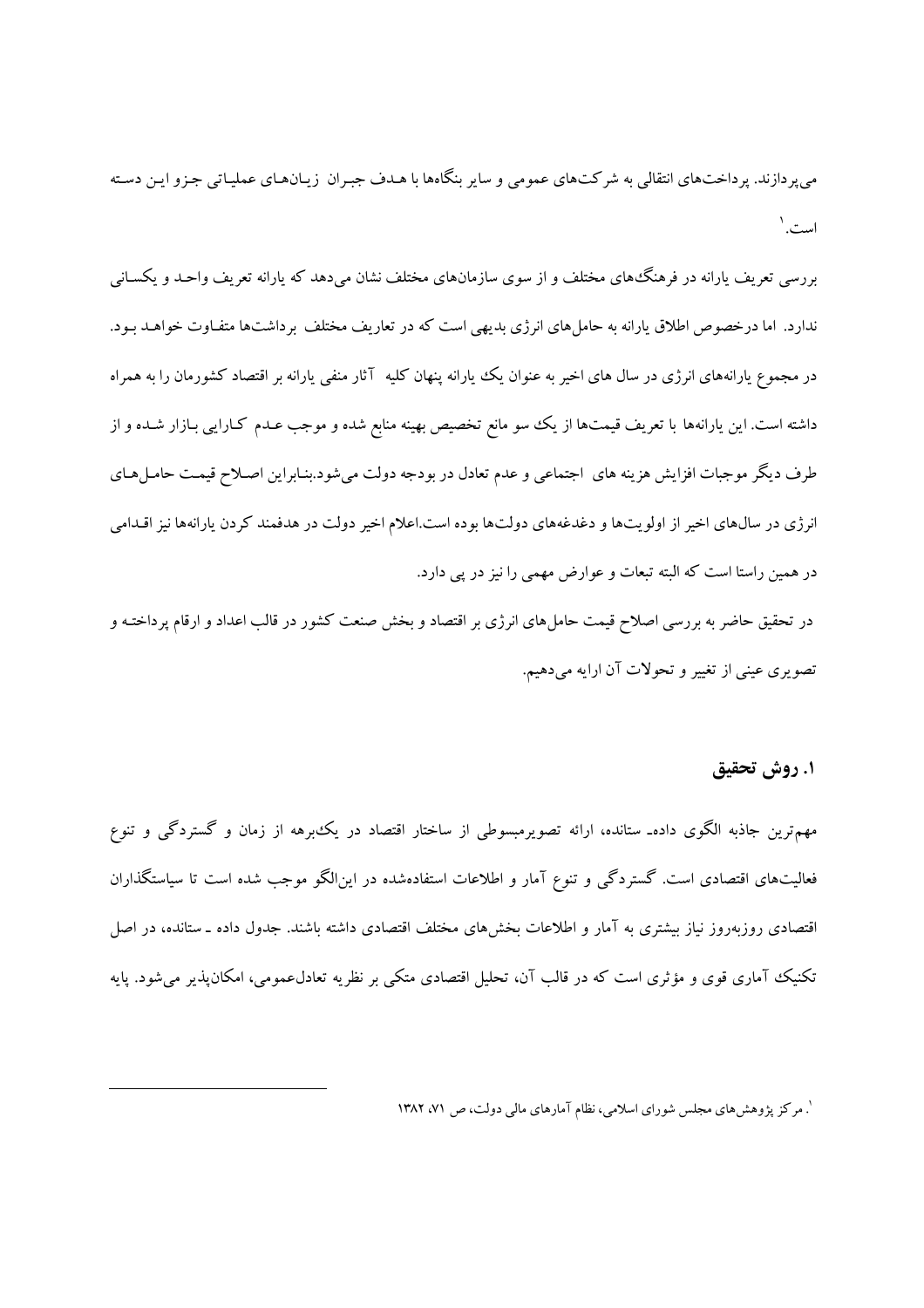نظری داده ـ ستانده بر نظریه عمومی والراس ٰ بنا شده است. در این نظریه، اقتصاد بهعنوان مجموعهای واحد و بههم پیوسته درنظرگرفتهمی شود؛ به گونهای که تغییر جزئی در یکی از ارکان آن باعث تغییر در اجزای دیگر اقتصاد می شود. در این جدول، عرضه و تقاضای کل اقتصاد بهطورهمزمان بهگونهای درنظر گرفته می شود که در تمام بخش های اقتصادی، هماهنگی و تعادل بر قرارباشد.

تهیه جدول داده ستانده بهعنوان ابزاری برای تحلیل ساختاراقتصادی کشور و برنامهریزی اقتصادی از اهمیت قابل توجهی برخورداراست. میزان استفاده از این جدول برای برنامهریزی و تحلیلها به درجه کارایی ابزارهای مدیریت اقتصادی بستگی دارد. این ابزار سیاستگذاری، تحقق اهداف پیش گفته را سهل و آسان می،نماید. جدول داده ستانده تجزیهوتحلیل کاملی از میزان ارتباط و پیوستگی بین فعالیتها و بخشهای اقتصادی را ممکن میسازد. اینجدول، نشاندهنده مجموع هزینههای مستقیم و غیرمستقیم ، همچنین، ضرایب مربوط به مواداولیه و سایر دادهها به تفکیک بخش ها می باشد. ارتباطات و مبادلات بین بخشها در این جدول به نحو بارزی بهصورت ضرایب فنی قابل محاسبه و دستیابی است. جدول داده ـ ستانده شامل جدول منابع و مصارف، ماتریس معکوس لئونتیف و ماتریس ضرایبفنی، همچنین، شاخصهای

بهدستآمده از آن نظیر پیوندهای پیشین و پسین و ماتریس اشتغال است که کاربرد وسیعی در زمینه انواع تجزیه و تحلیلهای اقتصادی از قبیل ارتباط بین تقاضای نهایی و میزان ستانده رشتهفعالیتها، ساختار تقاضا، اشتغال، قیمتها و جز اینها داشته و ابزار بسیار قوی برای سیاستگذاریها و برنامهریزی دولتها بهشمارمی(ود. افزون براین، بهتازگی گسترش کاربردهای جدول در زمینه تحلیل های ساختاری از قبیل انرژی و محیطزیست نیز موجب استفاده بیشتر اینجدول شده است. برخی از مهمترین این کاربر دها عبارتند از :

- ۱. پیش بینی تقاضا، تولید، اشتغال و سرمایه گذاری به تفکیک بخش ها برای یک کشور یا منطقه،
	- ۲. بررسی تغییرات فناوری و اثر آن بر بهرهوری،
	- ۳. بررسی آثار تورمی افزایش قیمت انواع حامل های انرژی،

<sup>&</sup>lt;sup>1.</sup> Leon Walras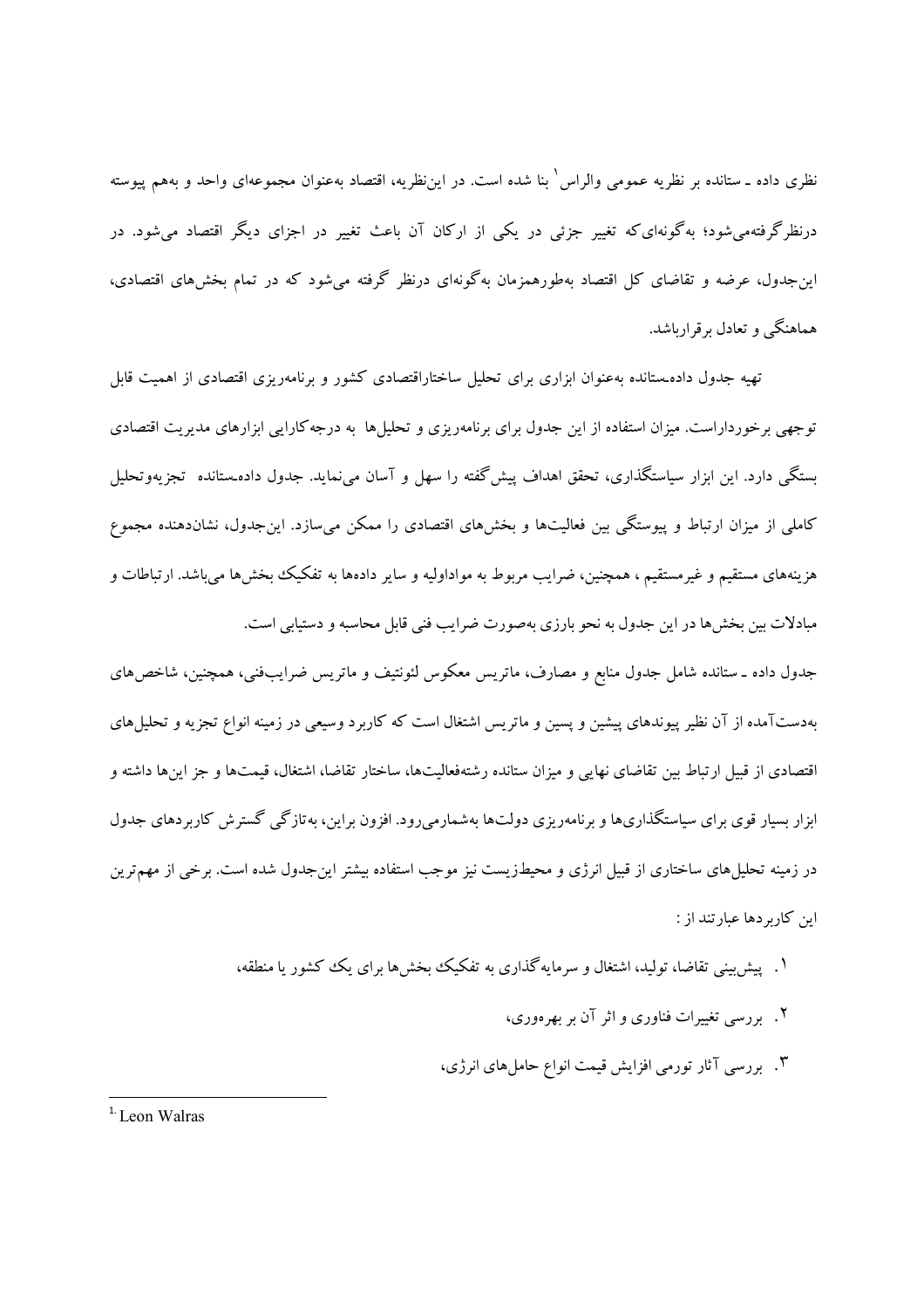- ٤. بررسی آثار زیستمحیطی فعالیتهای اقتصادی،
- ۰ آثار تغییرات دستمزدها، مالیاتها یا سود بر قیمتها
- ۲. بررسی آثار مبادلات خارجی (صادرات و واردات) بر فعالیتهای اقتصادی،
	- ۷. بررسیهای بخشی مانند بررسی آثار صنعت گردشگری.

مهمترین الگوهای مورد استفاده در تحلیل قیمتهای حاملهای انرژی در اقتصاد الگوهای داده ستانده و الگوی تعادل عمومی(CGE) هستند. پیش نیاز اساسی به کارگیری الگوی تعادل عمومی، ماتریس حسابداری اجتماعی (SAM) است که آخرین اطلاعات آن مربوط به سال ۱۳۸۰ است. بنابراین در حال حاضر در شرایط فقدان آمار و اطلاعات مورد نباز، به کارگیری الگوی تعادل عمومی در بررسی آثار اصلاح قیمتهای حاملهای انرژی میسر نیست. در تحقیق حاضر با استفاده از جدول داده ـ ستانده سال ۱۳۸۴ اقتصاد ایران که توسط بانک مرکزی جمهوری اسلامی ایران تهیه شده ، اثرات واقعی کردن قیمت حامل های انرژی بر اقتصاد کشور به طور عام و بر بخش صنعتومعدن به طور خاص بررسی و تجزیهوتحلیل شده است. بررسی مزبور تحت سه گزینه مختلف انجام شده است. بر اساس گزینه اول قیمت بنزین، نفتسفید، گازوییل، نفتکوره بر مبنای قیمت متوسط فوب خلیج فارس در تاریخ ۰۵–۱۳۸۲-۱۳۸۷ با نرخ تسعیر ارز ۹۴۰۰ ریال<sup>۲</sup>، گاز طبیعی بر اساس قیمت گاز وارداتی و برق بر اساس قیمت تمامشده تعیین شده است. درگزینه دوم فرض میشود که قیمت اقلام فوق تا ده برابر و درگزینه سوم قیمت اقلام فوق تا پنج برابر افزایش یابند(جدول۱).دلیل انتخاب گزینه اول (قیمت گذاری به فوب) این است که در متن پیشiویس لایحه دولت قیمت فروش داخلی بنزین، نفت کوره، نفتسفید و گاز

<sup>&</sup>lt;sup>'</sup>. این جدول هنوز بهطور رسمی منتشر نشده است.

<sup>&</sup>lt;sup>7</sup>. در این تاریخ قیمت نفت خام در بازارهای جهانی حدود ۱۲۸ دلار در هر بشکه بوده است. از آنجا کـه قیمـت نفـت در بازارهـای جهـانی تقریبـاً یش بینی ناپذیر است (به طور مثال ظرف ۲ ماه اخیر قیمت نفت خام از بشکهای ۱۴۰ دلار در هر بشکه به ۴۰ دلار کاهش یافته است) نمی توان قیمت خاصی را وارد محاسبات کرد. انتخاب قیمت نقطهای فوق نیز صرفاً به خاطر دردسترس بودن آن قیمتها بوده است. بنابراین در تحقیقاتی که قیمت نفت به عنوان يك متغير برونزا وارد الگو مي شود، نمي توان به اعداد و ارقام حاصله اطمينان و اكتفا كرد، بلكه صرفاً جهتها و مسيرهاي كلبي را بـه شما رهنمون میشوند. هرچند نرمافزارهای وجود دارد که میتوان در صورت در اختیار داشتن اطلاعات نتایج را بـه صـورت هفتگـی نیـز در اختیـار شما بگذارد.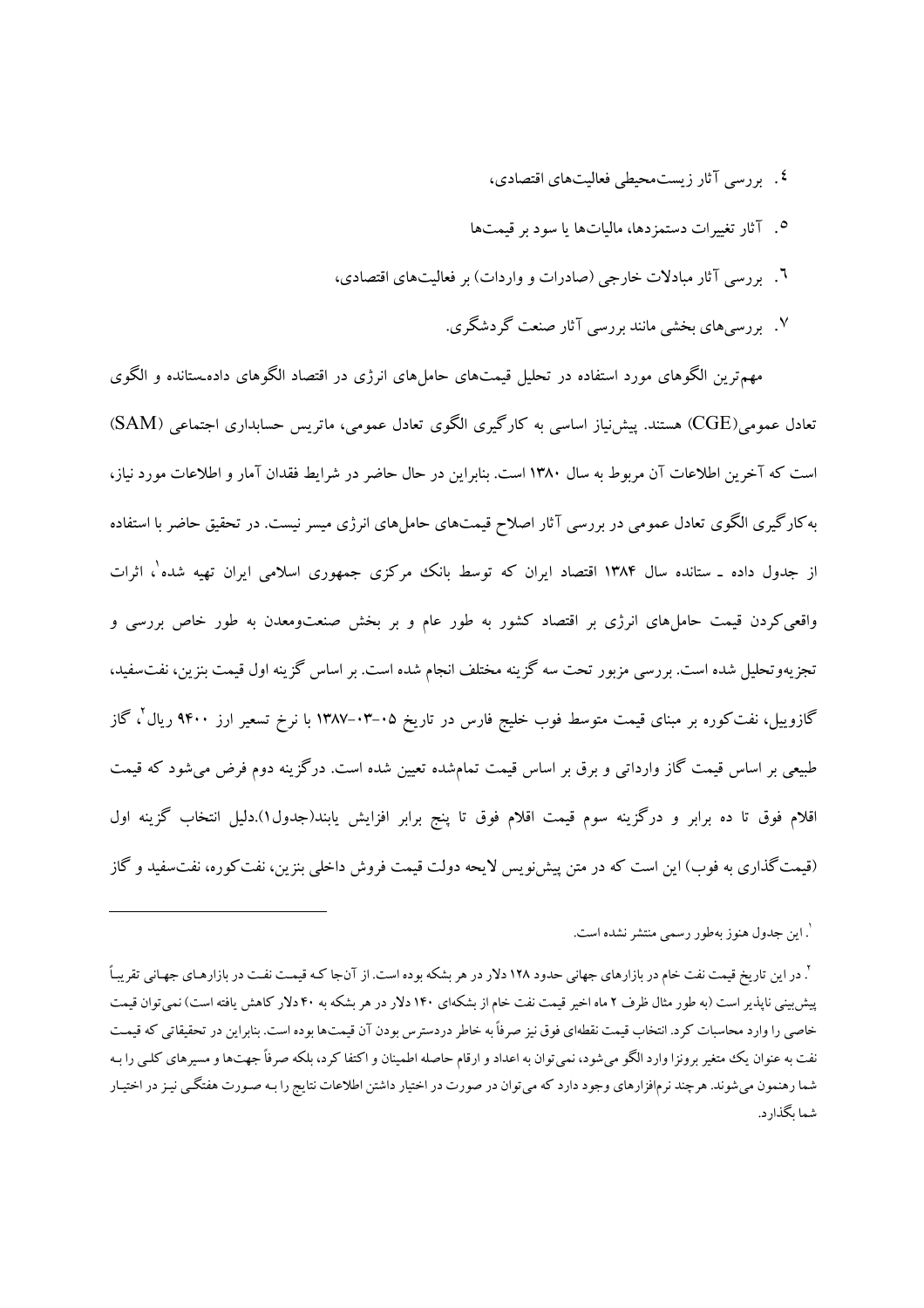مايع متناسب با قيمت فوب خليجفارس و قيمت فروش گاز داخلي نيز معادل ۷۵ درصد متوسط قيمت گاز طبيعي صادراتي ییشنهاد شده است.برای برق نیز قیمت تمامشده آن پیشنهاد شده است.از آنجا که قیمتهای فوب خلیجفارس در نقطه قیمتی فوق قیمتهای بالایی بودند، قیمتهای پایین تری تحت گزینههای اول و دوم وارد محاسبات شده است.

| گزينه سوم | گزينه دوم | گزينه اول | قيمت فعلى | واحد          | حاملهای<br>انرژي |
|-----------|-----------|-----------|-----------|---------------|------------------|
| 5350      | 10700     | 6053      | 1070      | ليتر          | بنزين            |
| 825       | 1650      | 8368      | 165       | ليتر          | نفت سفيد         |
| 825       | 1650      | 8445      | 165       | ليتر          | گازوييل          |
| 472.5     | 945       | 4602      | 94.5      | ليتر          | نفت کورہ         |
| 825       | 1650      | 608       | 165       | كيلو وات ساعت | برق              |
| 500       | 1000      | 2211      | 100       | مترمكعب       | گاز طبیعی        |

#### جدول ۱. قیمتهای حاملهای انرژی تحت گزینههای مختلف

(قیمتها به ریال)

٢. محاسبه اثرات افزایش قیمت حاملهای انرژی تحت گزینههای مختلف

٢-١. گزينه اول

چنانچه قیمتهای حاملهای انرژی تحت این گزینه افزایش یابند، درمجموع ً قیمتها در کل اقتصاد به طور میانگین در حدود ۱۰۸ درصد افزایش خواهند یافت. بر این اساس هزینه شاخص زندگی ٔ حدود ۴۷ درصد و شاخص هزینه تولید ۶۰

<sup>1</sup>. همان شاخص بهاي خرده فروشي كالاها و خدمات مصرفي خانوار است.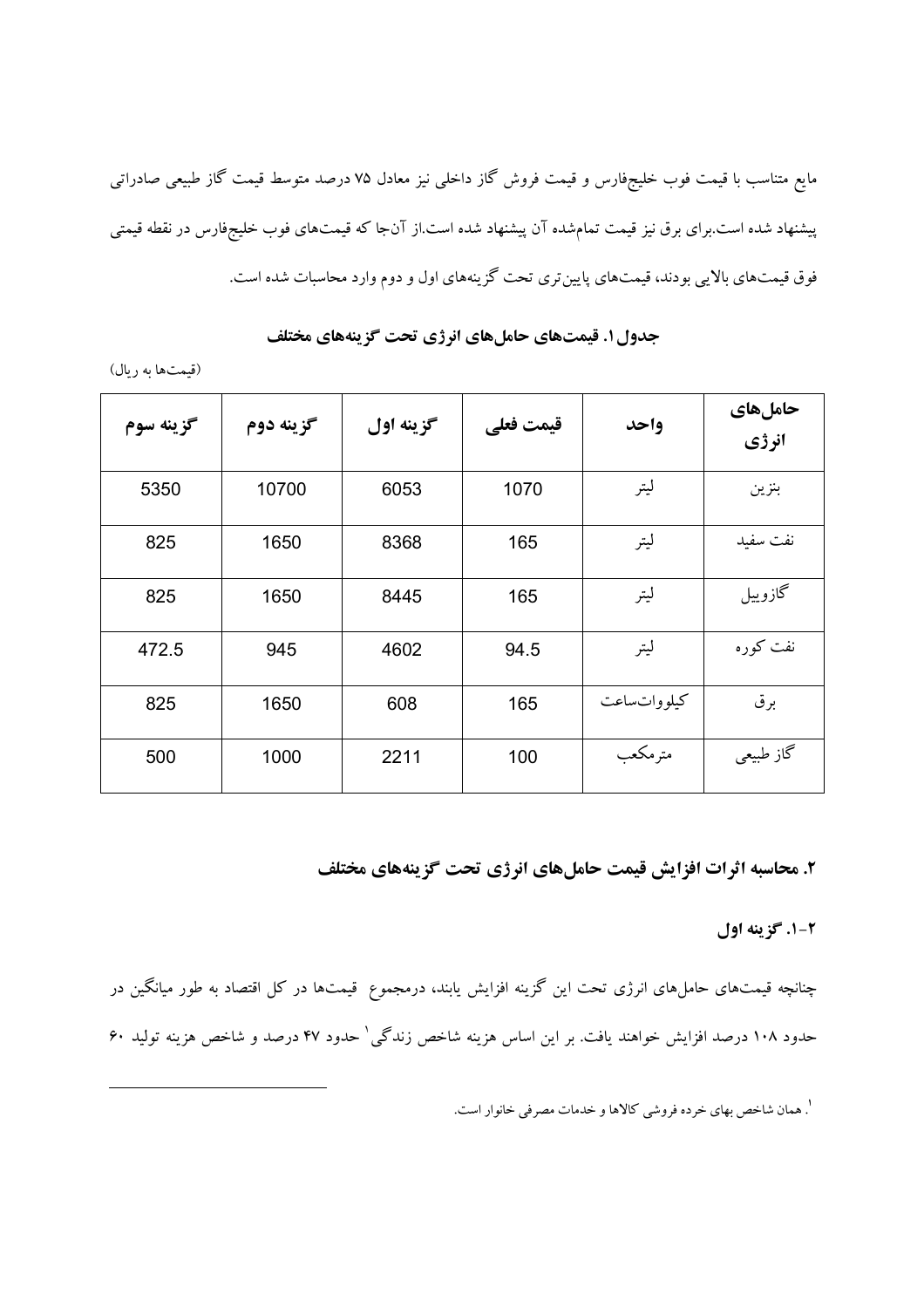درصد افزایش می یابد. در بین حاملهای انرژی، افزایش قیمت گازوییل بیشترین تاثیر را بر شاخصهای هزینه زندگی، هزینه تولید و هزینه کل(میانگین قیمتها) خواهد داشت.کم ترین میزان اثرگذاری هم مربوط به افزایش قیمت نفتسفید است(جدول٢).

|        | درصد افزایش      | درصد افزايش شاخص |               |
|--------|------------------|------------------|---------------|
| مجموع  | شاخص هزينه توليد | هزينه زندگي      | حاملهای انرژی |
| 20.93  | 11.44            | 9.49             | بنزين         |
| 0.97   | 0.54             | 0.43             | نفت سفيد      |
| 40.09  | 21.45            | 18.64            | گاز و پیل     |
| 13.62  | 9.10             | 4.52             | نفت کو ر ہ    |
| 13.35  | 7.45             | 5.90             | برق           |
| 19.69  | 10.93            | 8.75             | گاز طبیعی     |
| 108.65 | 60.91            | 47.74            | اثر كل        |

جدول٢. اثرات افزايش قيمتها بر اقتصاد دركزينه اول

ماخذ: نتايج تحقيق



نمودار ۱. اثر تغییر در قیمت حاملهای انرژی روی هزینههای تولید(سناریوی ۱)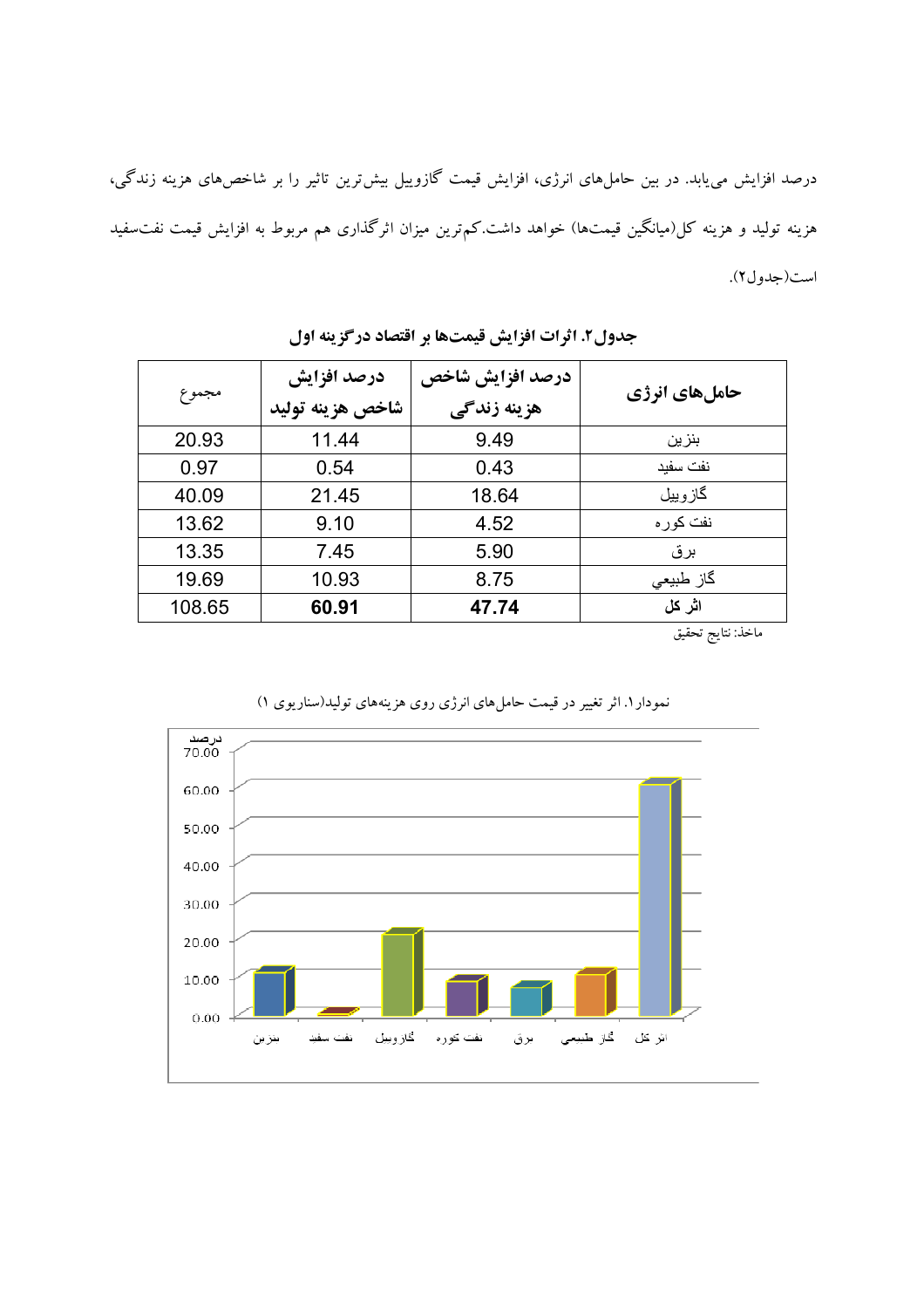جدول ۳ میزان تاثیرپذیری کالاهای تولیدی در رشتهفعالیتهای اقتصادی را در اثر افزایش قیمت حامل های انرژی تحت گزینه اول نشان میدهد. در بین این محصولات نفت خام و گاز طبیعی کم ترین تاثیرپذیری و فلزات اساسی، محصولات کانی غیرفلزی، حملونقل و برق بیش ترین تاثیرپذیری را از افزایش قیمت حاملهای انرژی دارند. به طوری که هزینه تولید نفت خام و گاز طبیعی تنها حدود ۲ درصد و هزینه تولید فلزات اساسی، محصولات کانی غیرفلزی، حمل ونقل و برق بین ۱۰۰ تا ۲۶۰ درصد افزایش می یابد. تحت این گزینه هزینه تولید بخش صنعتومعدن بهطور متوسط ۴۲ درصد افزایش می یابد.

| درصد افزايش شاخص هزينه<br>توليد | شرح                             |
|---------------------------------|---------------------------------|
| 1.96                            | نفت خام و گاز طبیعی             |
| 2.53                            | خدمات مستغلات                   |
| 14.39                           | گاز تصفیه و توزیع شده           |
| 17.49                           | محصولات جنگلداري                |
| 17.91                           | سایر فراورده های نفتی           |
| 18.60                           | نفت سفيد                        |
| 18.60                           | بنزين                           |
| 18.60                           | گازوييل                         |
| 18.60                           | نفت کوره                        |
| 25.43                           | بازرگانی و انواع خدمات تعمیراتی |
| 25.81                           | محصولات زراعي و باغي            |
| 26.78                           | ساير مصنوعات طبقه بندى نشده     |
| 28.32                           | سابر خدمات                      |
| 29.68                           | محصولات از توتون و تنباكو       |
| 32.39                           | خدمات يست و مخابرات             |
| 34.53                           | خدمات هتل و رستوران             |
| 35.04                           | خدمات واسطه گرى مالىي           |
| 37.64                           | محصولات نساجي، پوشاک وچرم       |

جدول۳. اثرات کل افزایش قیمت حاملهای انرژی بر هزینه تولید درگزینه اول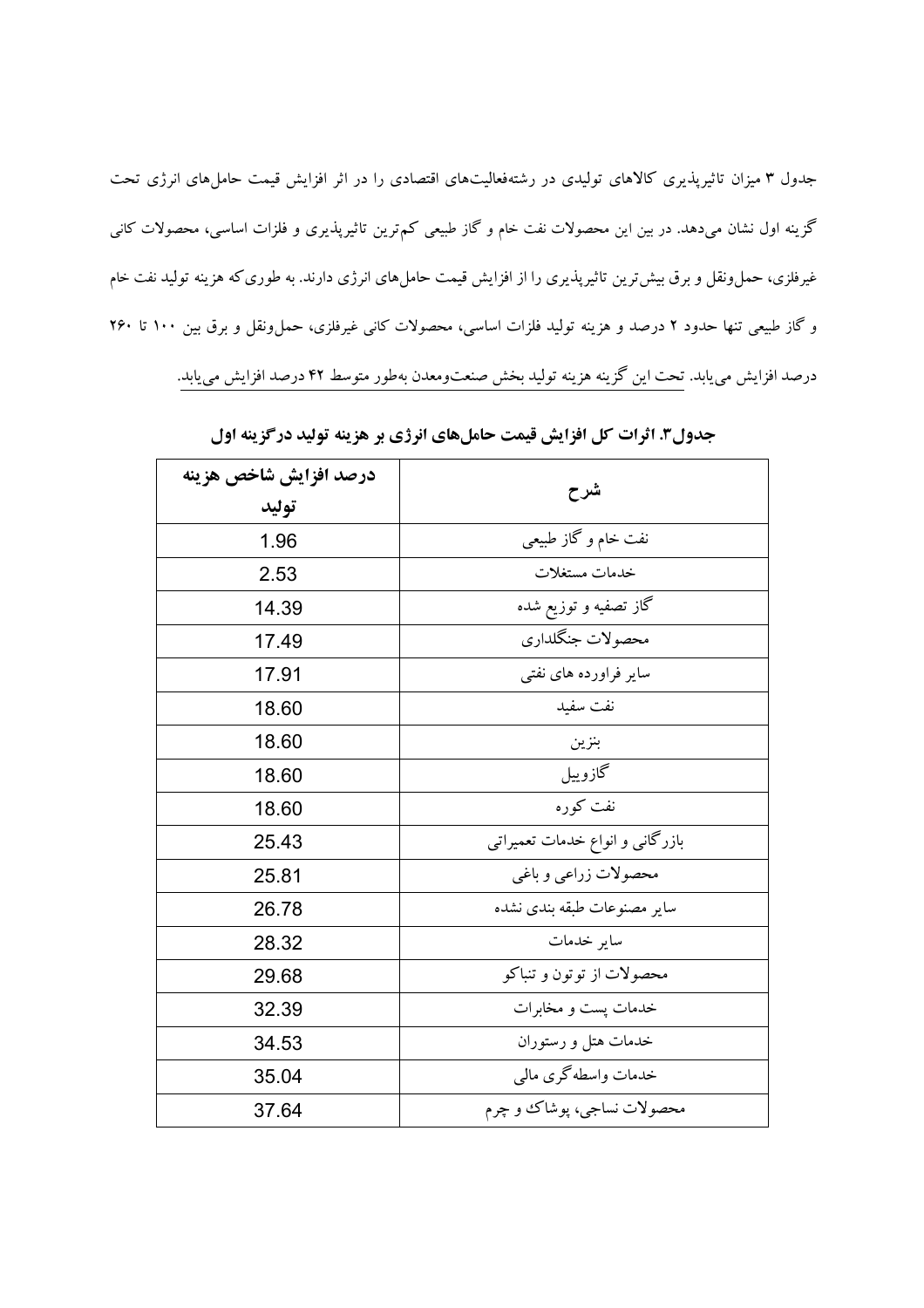| 41.72  | محصولات چوبي                           |
|--------|----------------------------------------|
| 47.51  | ساير محصولات شيميايي، لاستيك و يلاستيك |
| 50.80  | انواع ماشين آلات و تجهيزات             |
| 55.39  | محصولات غذایبی و آشامیدنبی             |
| 56.27  | محصولات فلزى ساخته شده                 |
| 57.85  | ساير محصولات معدني                     |
| 58.78  | كاغذ و محصولات كاغذى                   |
| 60.82  | محصولات دامى                           |
| 63.40  | ساختمان                                |
| 65.66  | محصولات ماهیگیری                       |
| 84.98  | سایر خدمات کسب و کار                   |
| 86.81  | آب                                     |
| 97.71  | خدمات پشتیبانی و کمکی حمل و نقل        |
| 99.38  | فلزات اساسى                            |
| 101.21 | محصولات كانبي غيرفلزي                  |
| 102.54 | حمل و نقل آبي                          |
| 142.27 | حمل ونقل جادهای                        |
| 177.83 | حمل و نقل هوایی                        |
| 195.84 | حمل و نقل ريلي                         |
| 263.56 | بوق                                    |
| 60.91  | میانگین کل اقتصاد                      |
| 42.07  | ميانگين بخش صنعت و معدن                |

ماخذ: نتايج تحقيق

#### ۲-۲.گزینه دوم

چنانچه قیمتهای حامل،های انرژی تحت این گزینه افزایش یابند(همه حاملهای انرژی ۱۰ برابر شوند)، درمجموع قیمتها در کل اقتصاد به طور میانگین در حدود ۱۴۸ درصد افزایش خواهند یافت. بر این اساس هزینه شاخص زندگی حدود ۶۶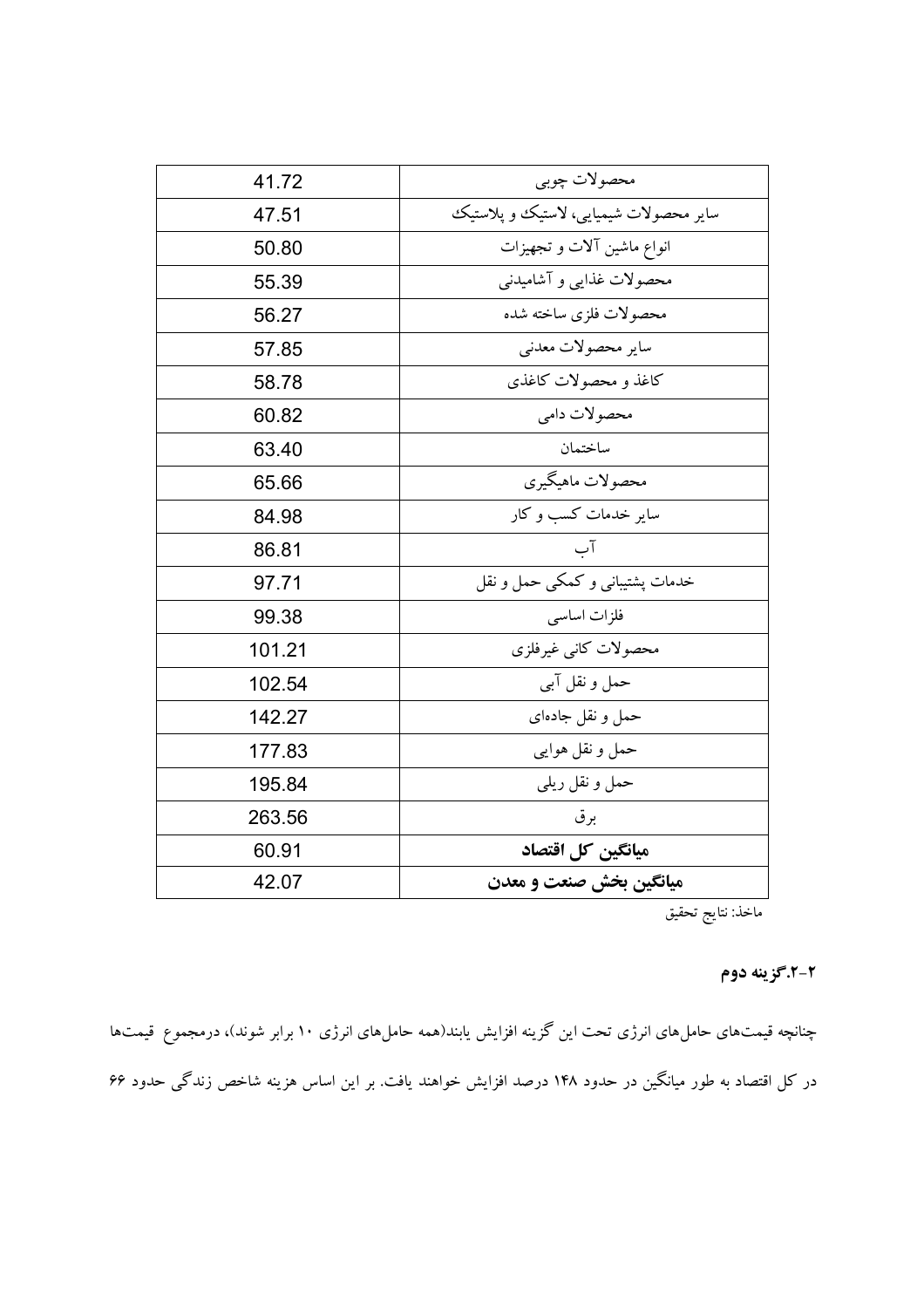درصد و شاخص هزینه تولید ۸۲ درصد افزایش می یابد. در بین حاملهای انرژی، افزایش قیمت برق به تنهایی حدود ۶۰ درصد افزایش قیمتها را به خود اختصاص میدهد.افزایش قیمت بنزین نیز حدود ۳۰ درصد افزایش قیمتها را به خود اختصاص میدهد. بر این اساس افزایش قیمتهای برق و بنزین به ترتیب هزینههای تولید را به طور متوسط ۴۹ و ۲۲ درصد افزایش میدهند.کم ترین میزان اثرگذاری هم مربوط به افزایش قیمت نفتسفید و نفت کوره است(جدول۴).

| مجموع  | درصد افزايش شاخص | درصد افزايش شاخص | حامل های انرژی |
|--------|------------------|------------------|----------------|
|        | هزينه توليد      | هزينه زندگي      |                |
| 41.37  | 22.60            | 18.76            | بنزين          |
| 0.18   | 0.10             | 0.08             | نفت سفيد       |
| 6.91   | 3.70             | 3.21             | گازوييل        |
| 2.51   | 1.68             | 0.83             | نفت کوره       |
| 88.65  | 49.49            | 39.16            | بر ق           |
| 8.30   | 4.61             | 3.69             | گاز طبیعی      |
| 147.91 | 82.17            | 65.74            | اثر کل         |

جدول؟. اثرات افزايش قيمتها بر اقتصاد درگز پنه دوم

ماخذ: نتايج تحقيق



نمودار۲. اثر تغییر در قیمت حاملهای انرژی روی هزینههای تولید(سناریوی ۲)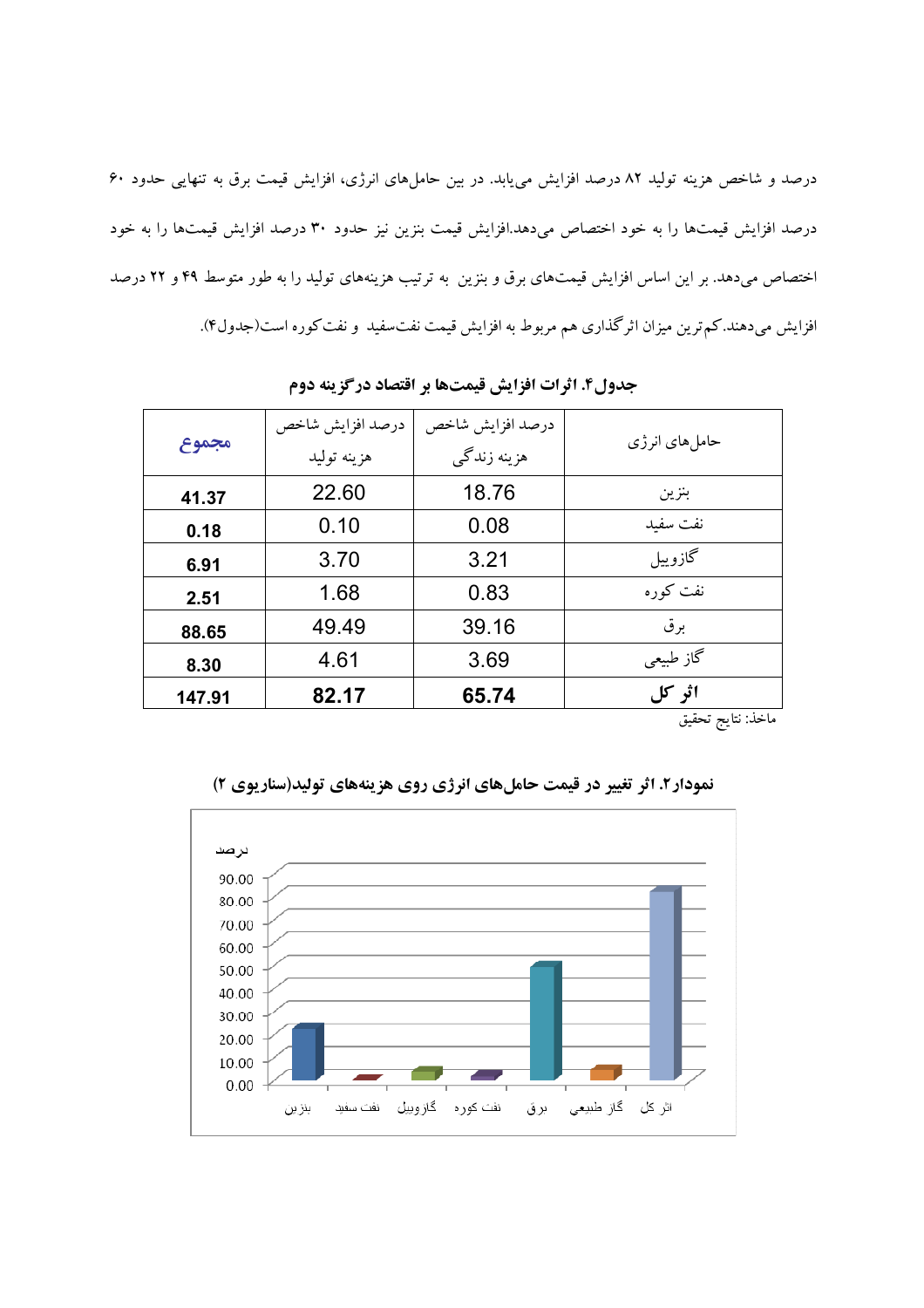جدول ۵ میزان تاثیرپذیری کالاهای تولیدی در رشتهفعالیتهای اقتصادی را در اثر افزایش قیمت حامل های انرژی تحت گزینه دوم نشان میدهد. در بین این محصولات خدمات مستغلات و نفت خام و گاز طبیعی کم ترین تاثیرپذیری و خدمات پشتیبانی و کمکی حمل و نقل، محصولات کانی غیرفلزی، حمل و نقل ریلی، حمل و نقل جادهای، فلزات اساسی، برق، آب و حمل ونقل هوایی بیش ترین تاثیرپذیری را از افزایش قیمت حاملهای انرژی دارند.تحت این گزینه هزینه تولید بخش صنعتومعدن بهطور متوسط ۶۲ درصد افزایش مییابد.

| درصد افزايش شاخص هزينه |                                         |
|------------------------|-----------------------------------------|
| توليد                  | شرح                                     |
| 4.57                   | خدمات مستغلات                           |
| 5.37                   | نفت خام و گاز طبیعی                     |
| 25.09                  | محصولات جنگلداري                        |
| 25.12                  | نفت سفيد                                |
| 25.12                  | گازوييل                                 |
| 25.12                  | بنزين                                   |
| 25.12                  | نفت کوره                                |
| 25.16                  | سایر فراورده های نفتی                   |
| 25.36                  | گاز تصفیه و توزیع شده                   |
| 31.86                  | محصولات زراعي و باغي                    |
| 33.26                  | محصو لات دامي                           |
| 41.42                  | محصولات از توتون و تنباكو               |
| 42.36                  | ساير مصنوعات طبقه بندى نشده             |
| 50.27                  | ساير خدمات                              |
| 50.83                  | سایر محصولات شیمیایی ، لاستیک و پلاستیک |
| 51.36                  | محصولات نساجي، پوشاك و چرم              |
| 52.93                  | خدمات هتل و رستوران                     |
| 57.39                  | بازرگانی و انواع خدمات تعمیراتی         |

جدول۵. اثرات کل افزایش قیمت حاملهای انرژی بر هزینه تولید درگزینه دوم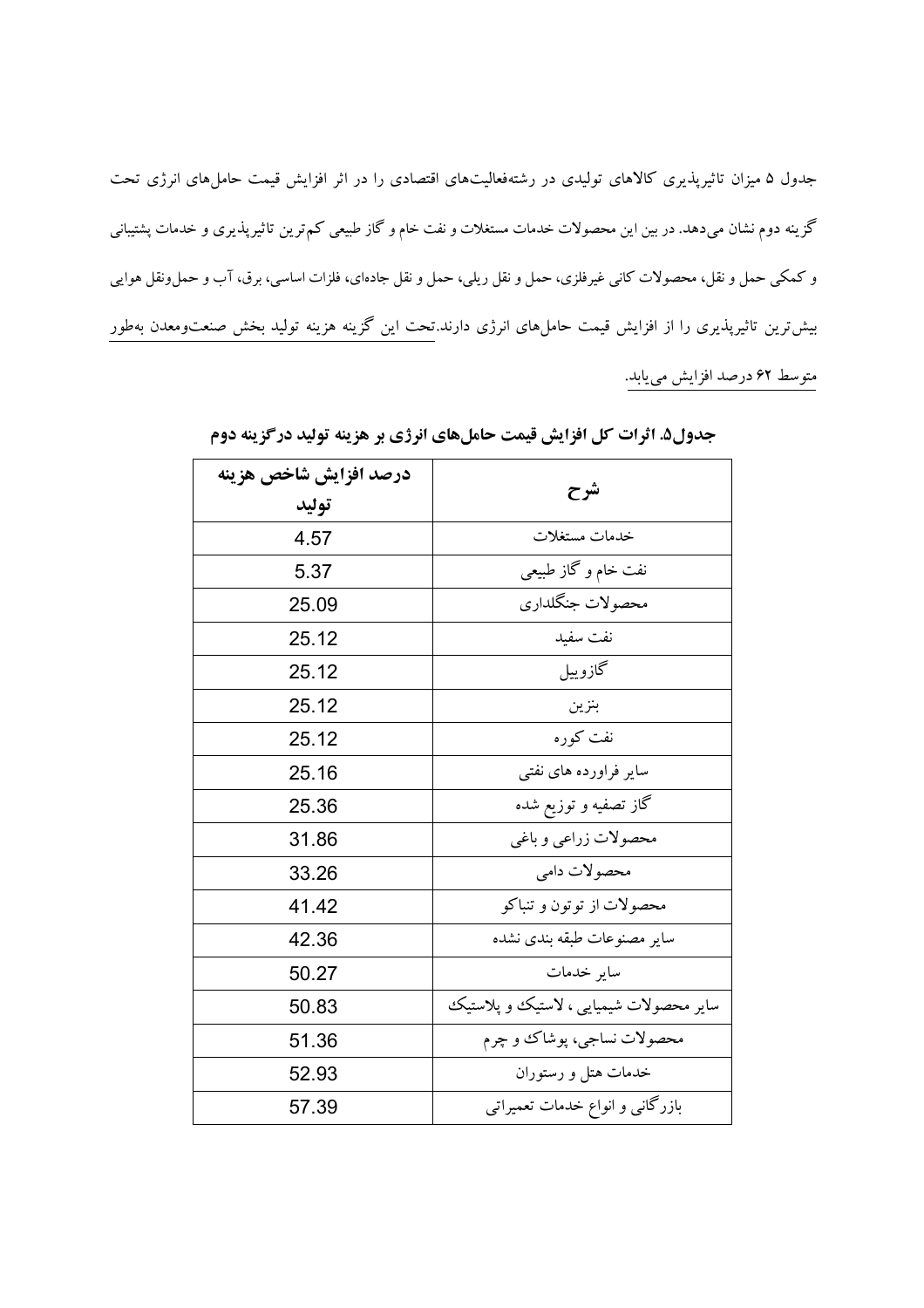| 58.40  | محصولات چوبي                    |
|--------|---------------------------------|
| 59.43  | محصولات غذایبی و آشامیدنبی      |
| 69.56  | حمل و نقل آبي                   |
| 76.34  | محصولات ماهیگیری                |
| 85.21  | انواع ماشین آلات و تجهیزات      |
| 88.56  | ساير محصولات معدنبي             |
| 93.41  | خدمات پست و مخابرات             |
| 95.05  | خدمات واسطهگری مالبی            |
| 95.99  | ساختمان                         |
| 97.02  | محصولات فلزى ساخته شده          |
| 97.72  | كاغذ و محصولات كاغذى            |
| 99.05  | سایر خدمات کسب و کار            |
| 127.42 | خدمات پشتيباني و کمکې حمل و نقل |
| 133.29 | محصولات كانبي غيرفلزى           |
| 139.12 | حمل و نقل ريلي                  |
| 148.31 | حمل و نقل جادهای                |
| 188.95 | فلزات اساسى                     |
| 213.46 | بر ق                            |
| 272.10 | آب                              |
| 286.46 | حمل و نقل هوایی                 |
| 82.17  | میانگین کل اقتصاد               |
| 62.53  | میانگین بخش صنعت و معدن         |

ماخذ: نتايج تحقيق

#### ۲-۳.گزینه سوم

چنانچه قیمتهای حاملهای انرژی تحت این گزینه افزایش یابند(همه حاملهای انرژی ۵ برابر شـوند)، درمجمـوع قیمـتهـا در کل اقتصاد به طور میانگین در حدود ۵۱ درصد افزایش خواهند یافت. بـر ایـن اسـاس هزینـه شـاخص زنـدگی حـدود ۲۲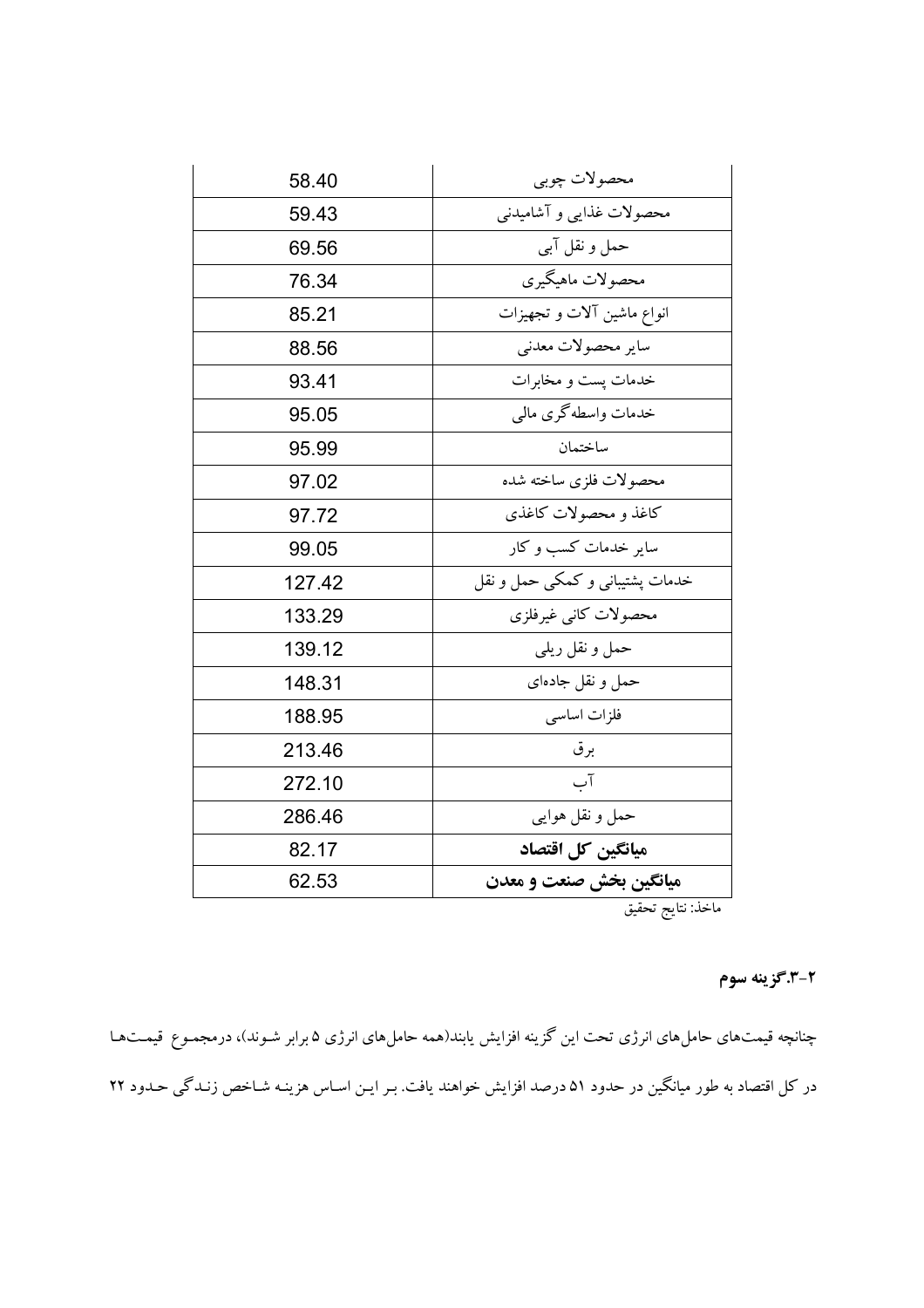درصد و شاخص هزینه تولید ۲۸ درصد افزایش مییابد. در بین حاملهای انرژی، افزایش قیمت برق به تنهایی حدود نیمـی از افزایش قیمتها را به خود اختصاص میدهد.افزایش قیمت بنزین نیز قیمتها را به طـور میـانگین حـدود ۳۵ درصـد افـزایش افزایش میدهد. بر این اساس هزینههای تولید بر اثر افزایش قیمت برق حدود ۱۴ درصد و بر اثر افزایش قیمت بنـزین حـدود ۱۰ درصد افزایش مییابد.کم ترین میـزان اثرگـذاری هـم مربـوط بـه افـزایش قیمـت نفـتسـفید و نفـتکـوره و گـاز طبیعـی است(جدولع).

| مجموع | درصد افزایش<br>شاخص هزينه توليد | درصد افزایش<br>شاخص هزينه<br>زندگی | حاملهای انرژی |
|-------|---------------------------------|------------------------------------|---------------|
| 17.92 | 9.79                            | 8.13                               | بنزين         |
| 0.08  | 0.04                            | 0.03                               | نفت سفيد      |
| 3.06  | 1.64                            | 1.42                               | گازوييل       |
| 1.11  | 0.74                            | 0.37                               | نفت کو رہ     |
| 24.97 | 14.07                           | 10.90                              | بر ق          |
| 3.67  | 2.04                            | 1.63                               | گاز طبیعی     |
| 50.80 | 28.32                           | 22.49                              | اثر کل        |

جدول6.اثرات افزايش قيمتها بر اقتصاد درگزينه سوم

ماخذ: نتايج تحقيق

نمودار۳. اثر تغییر در قیمت حاملهای انرژی روی هزینههای تولید(سناریوی ۳)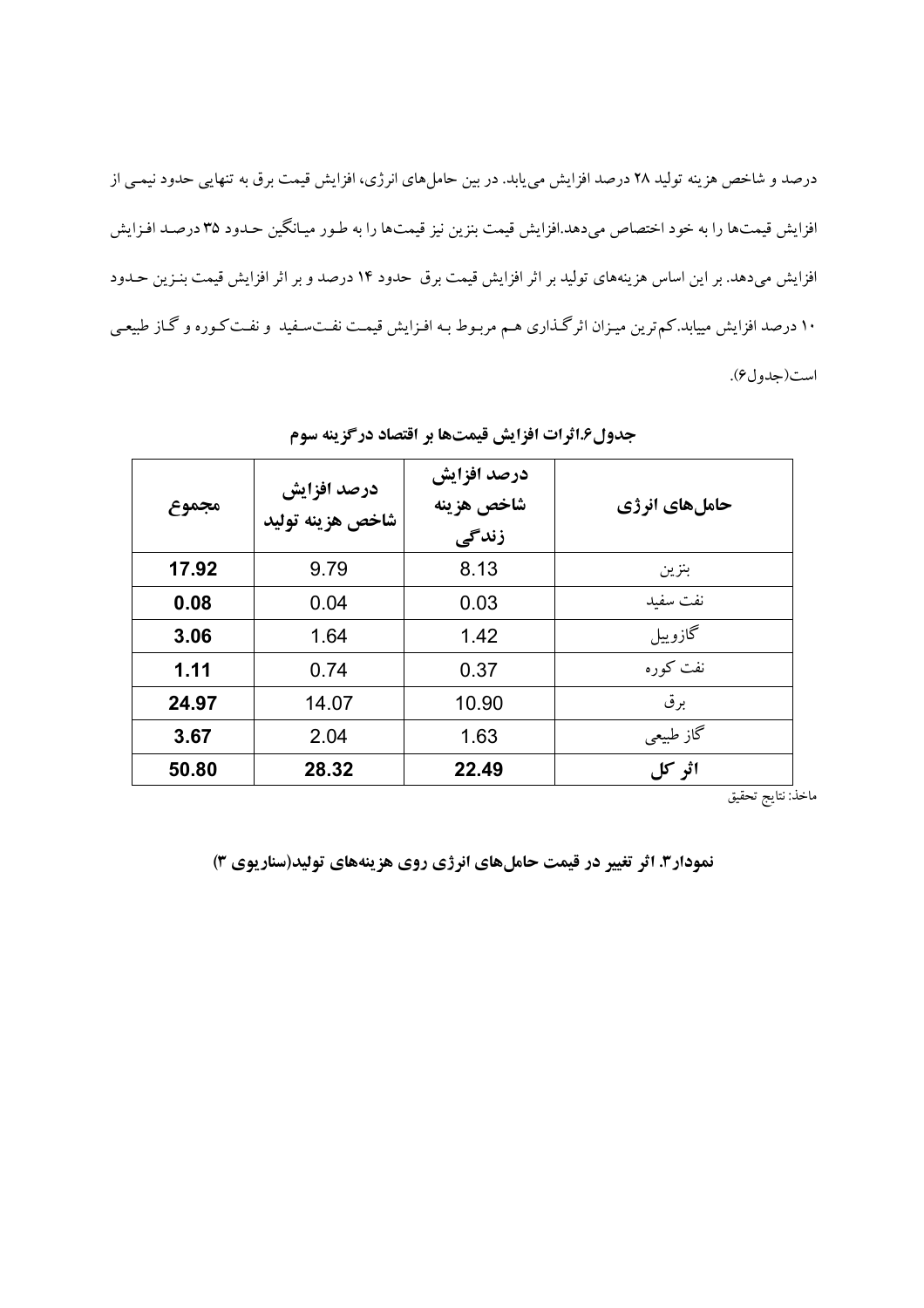

جدول ۷ میزان تاثیرپذیری کالاهای تولیدی در رشتهفعالیتهای اقتصادی را در اثر افزایش قیمت حامل های انرژی تحت گزینه دوم نشان میدهد. در بین این محصولات خدمات مستغلات و نفت خام و گاز طبیعی کم ترین تاثیرپذیری و خدمات پشتیبانی و کمکی حمل و نقل، حمل و نقل ریلی، فلزات اساسی، حمل و نقل جادهای، برق، آب و حمل و نقل هوایی بیش ترین تاثیرپذیری را از افزایش قیمت حاملهای انرژی دارند.نکته جالب توجه این که در این گزینه در بین محصولات صنعتی و معدنی تنها تولید فلزات اساسی دارای بیش ترین تاثرپذیری از افزایش قیمت حاملهای انرژی است. تحت این گزینه هزینه تولید بخش صنعتومعدن بهطور متوسط ٢٠ درصد افزايش مييابد.

| درصد افزایش شاخص هزینه |                     |
|------------------------|---------------------|
| توليد                  | شرح                 |
| 1.48                   | خدمات مستغلات       |
| 1.63                   | نفت خام و گاز طبیعی |
| 8.33                   | محصولات جنگلداري    |
| 8.44                   | نفت سفيد            |
| 8.44                   | بنزين               |
| 8.44                   | گازوييل             |

جدول٧. اثرات كل افزايش قيمت حاملهاي انرژي بر هزينه توليد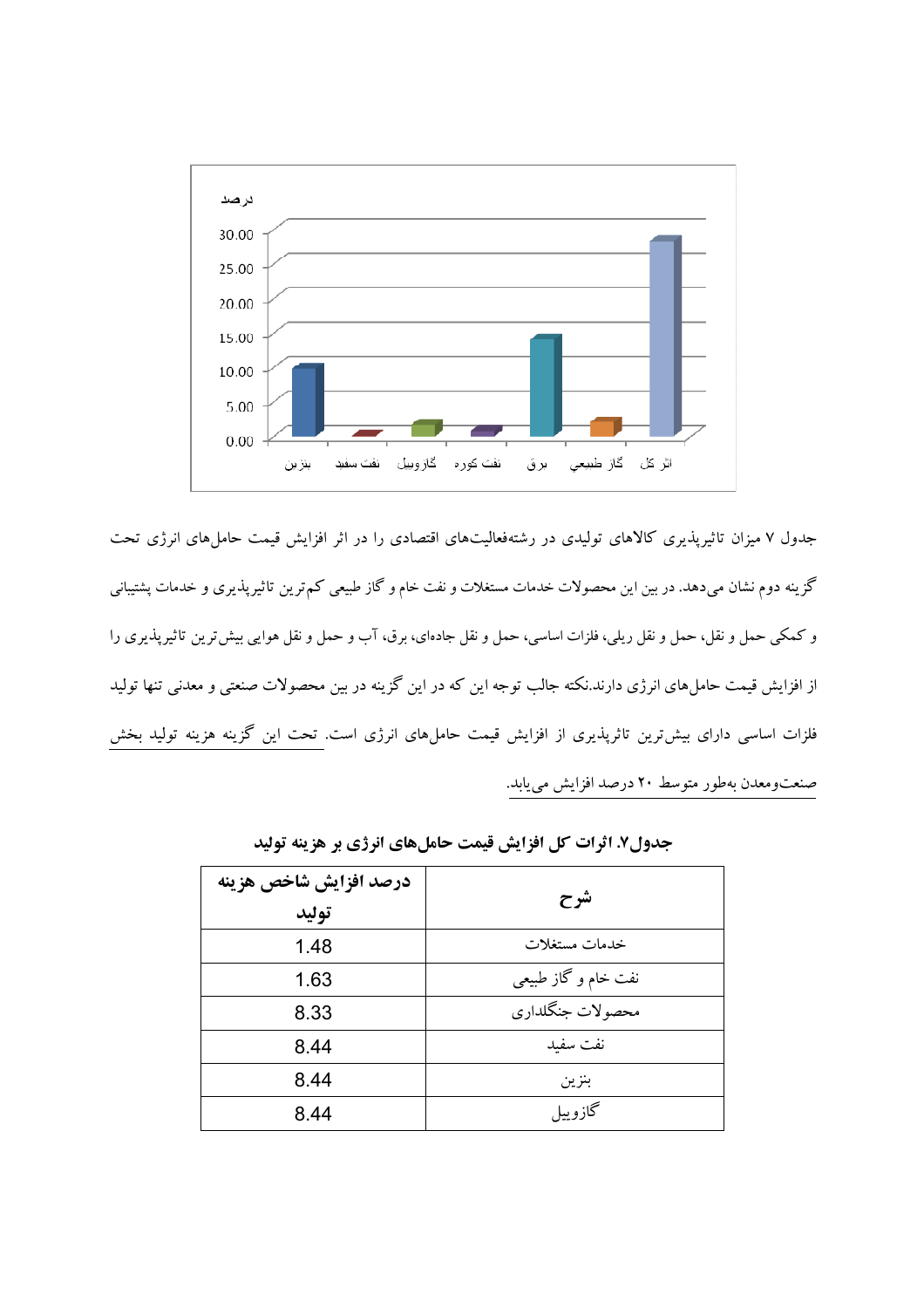| 8.44  | نفت کوره                                |
|-------|-----------------------------------------|
| 8.45  | سایر فراورده های نفتی                   |
| 8.51  | گاز تصفیه و توزیع شده                   |
| 10.12 | محصولات زراعي و باغي                    |
| 11.91 | محصولات دامي                            |
| 13.67 | محصولات از توتون و تنباكو               |
| 14.03 | ساير مصنوعات طبقه بندى نشده             |
| 16.57 | محصولات نساجي، پوشاك و چرم              |
| 16.89 | خدمات هتل و رستوران                     |
| 17.15 | ساير خدمات                              |
| 17.53 | بازرگانی و انواع خدمات تعمیراتی         |
| 17.63 | سایر محصولات شیمیایی ، لاستیک و پلاستیک |
| 19.34 | محصولات چوبي                            |
| 20.22 | محصولات غذایبی و آشامیدنبی              |
| 27.06 | حمل و نقل آبي                           |
| 27.27 | محصولات ماهيگيري                        |
| 27.83 | انواع ماشین آلات و تجهیزات              |
| 27.85 | خدمات پست و مخابرات                     |
| 28.14 | ساير محصولات معدني                      |
| 28.68 | خدمات واسطه گرى مالىي                   |
| 30.77 | محصولات فلزى ساخته شده                  |
| 31.33 | كاغذ و محصولات كاغذى                    |
| 32.04 | ساختمان                                 |
| 36.60 | سایر خدمات کسب و کار                    |
| 44.97 | محصولات كاني غيرفلزي                    |
| 49.39 | خدمات پشتیبانی و کمکی حمل و نقل         |
| 51.83 | حمل و نقل ريلي                          |
| 57.86 | فلزات اساسى                             |
| 62.02 | حمل و نقل جادهای                        |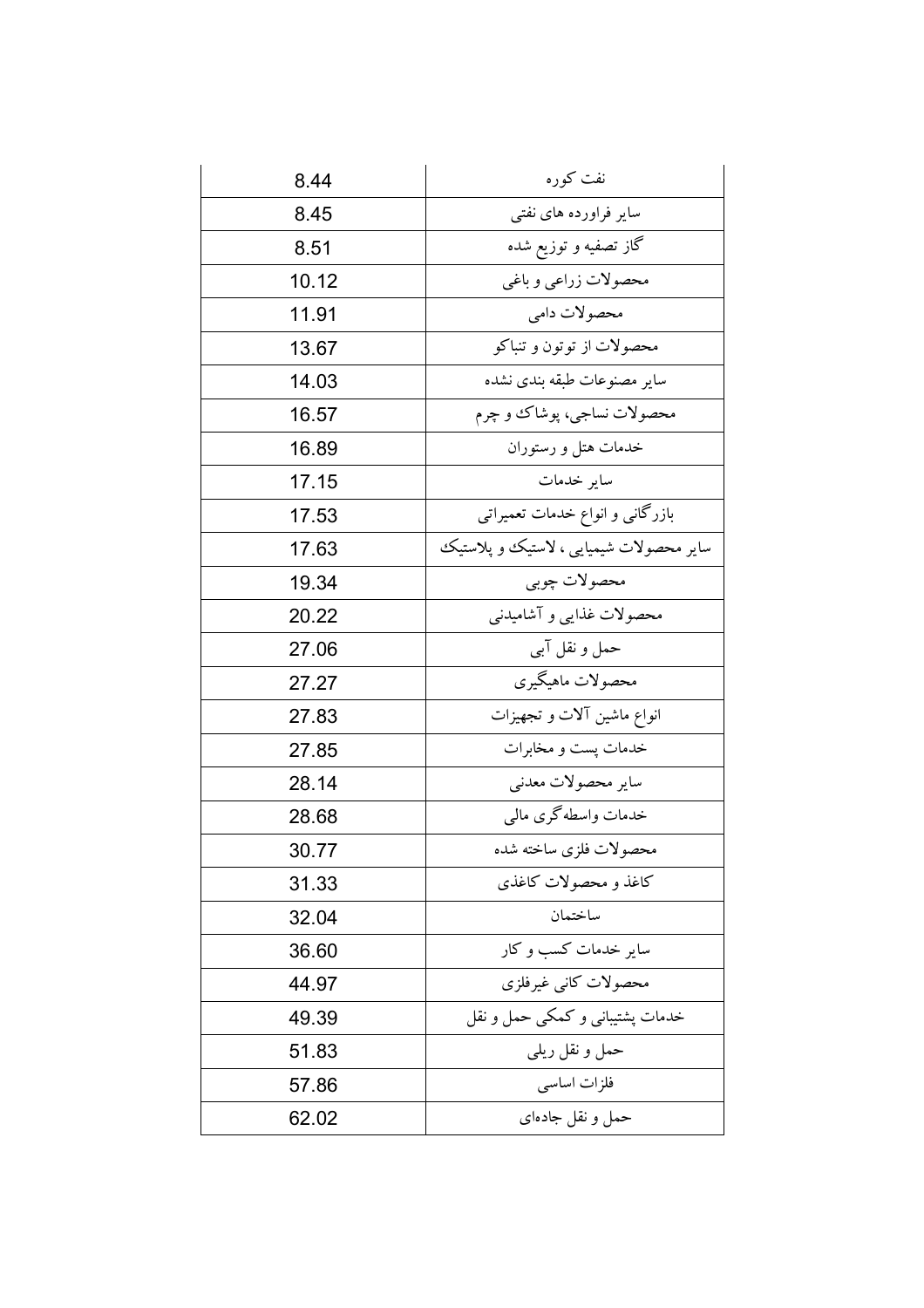| 77.34  | بر ق                    |
|--------|-------------------------|
| 77.97  | آب                      |
| 119.85 | حمل و نقل هوایی         |
| 28.32  | میانگین کل اقتصاد       |
| 20.34  | میانگین بخش صنعت و معدن |

ماخذ: نتايج تحقيق

۳. نتیجه گیری و پیشنهاد

۳–۱. چنانچه قیمتهای حاملهای انرژی تحت گزینه ۱ (افزایش قیمتها به قیمت فوب خلیج فارس) افزایش یابند، درمجموع ً قیمتها در کل اقتصاد به طور میانگین در حدود ۱۰۸ درصد افزایش خواهند یافت. محصولات نفت خام و گاز طبیعی کم ترین تاثیرپذیری و فلزات اساسی، محصولات کانی غیرفلزی، حملونقل و برق بیش ترین تاثیرپذیری را از افزایش قیمت حامل های انرژی دارند. به طوری که هزینه تولید نفت خام و گاز طبیعی تنها حدود ۲ درصد و هزینه تولید فلزات اساسی، محصولات کانی غیرفلزی، حملeنقل و برق بین ۱۰۰ تا ۲۶۰ درصد افزایش می،یابد. تحت این گزینه هزینه تولید بخش صنعتومعدن بهطور متوسط ۴۲ درصد افزايش مىيابد.

۳–۲. چنانچه قیمت همه حاملهای انرژی ۱۰ برابر شوند، درمجموع قیمتها در کل اقتصاد به طور میانگین در حدود ۱۴۸ درصد افزایش خواهند یافت.محصولات خدمات مستغلات و نفت خام و گاز طبیعی کم ترین تاثیریذیری و خدمات یشتیبانی و کمکی حمل ونقل، محصولات کانی غیرفلزی، حملوونقل ریلی، حملونقل جادهای، فلزات اساسی، برق، آب و حمل ونقل هوایی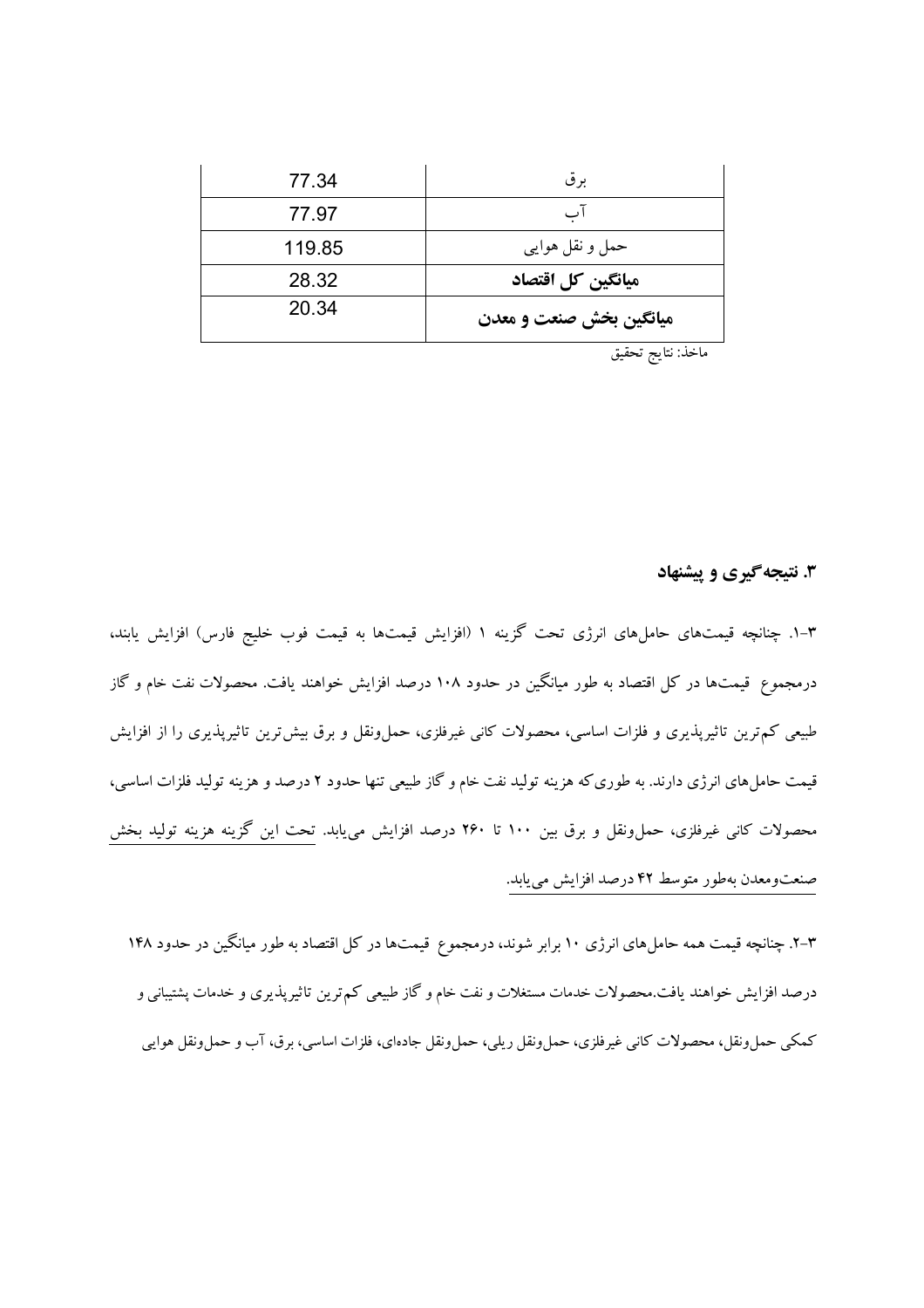بیش ترین تاثیرپذیری را از افزایش قیمت حامل،ای انرژی دارند.تحت این گزینه هزینه تولید بخش صنعتومعدن بهطور متوسط ۶۲ درصد افزایش می یابد.

۳-۳. چنانچه قیمت همه حامل های انرژی ۵ برابر شوند، درمجموع قیمتهـا در کـل اقتصـاد بـه طـور میـانگـین در حـدود ۵۱ درصد افزایش خواهند یافت. محصولات خدمات مستغلات و نفت خام و گاز طبیعی کم تـرین تاثیرپـذیری و خـدمات پشـتیبانی و کمکی حمل و نقل، حمل و نقل ریلی، فلزات اساسی، حمل و نقل جادهای، برق، آب و حمل و نقل هوایی بیش تـرین تاثیریــذیری را از افزایش قیمت حامل۵های انرژی دارند.نکته جالب توجه این که در این گزینه در بین محصولات صنعتی و معدنی تنها تولید فلزات اساسی دارای بیش ترین تاثرپذیری از افزایش قیمت حامـل۱صای انـرژی اسـت. تحـت ایـن گزینـه هزینـه تولیـد بخـش صنعتومعدن بهطور متوسط ٢٠ درصد افزايش مىيابد.

٣-٣. بررسي گزينههاي قيمتي مختلف نشان ميدهد که واقعي کردن قيمتها به يک باره باعـث جهـش قیمتها شده و علاوه بر آن که هزینه تولید را بیش از ۶۰ درصد افزایش میدهـد، سـبب ۲ برابـر شـدن سطح قیمتها نیز میشود.بنابراین راهکار عملی و کمهزینه تر اصلاح تدریجی قیمتها(در یـک دوره ۵-۳ ساله) است.

۳-۵. در فرآیند تدریجی اصلاح قیمتها بهتر است قیمت فراوردههایی مانند نفت کوره، نفتسفید و گاز طبیعی با شیب تندتر و قیمت فرآوردههای دیگر مانند برق، بنزین و گازوییل با شیب ملایـم تـری اصـلاح شود.